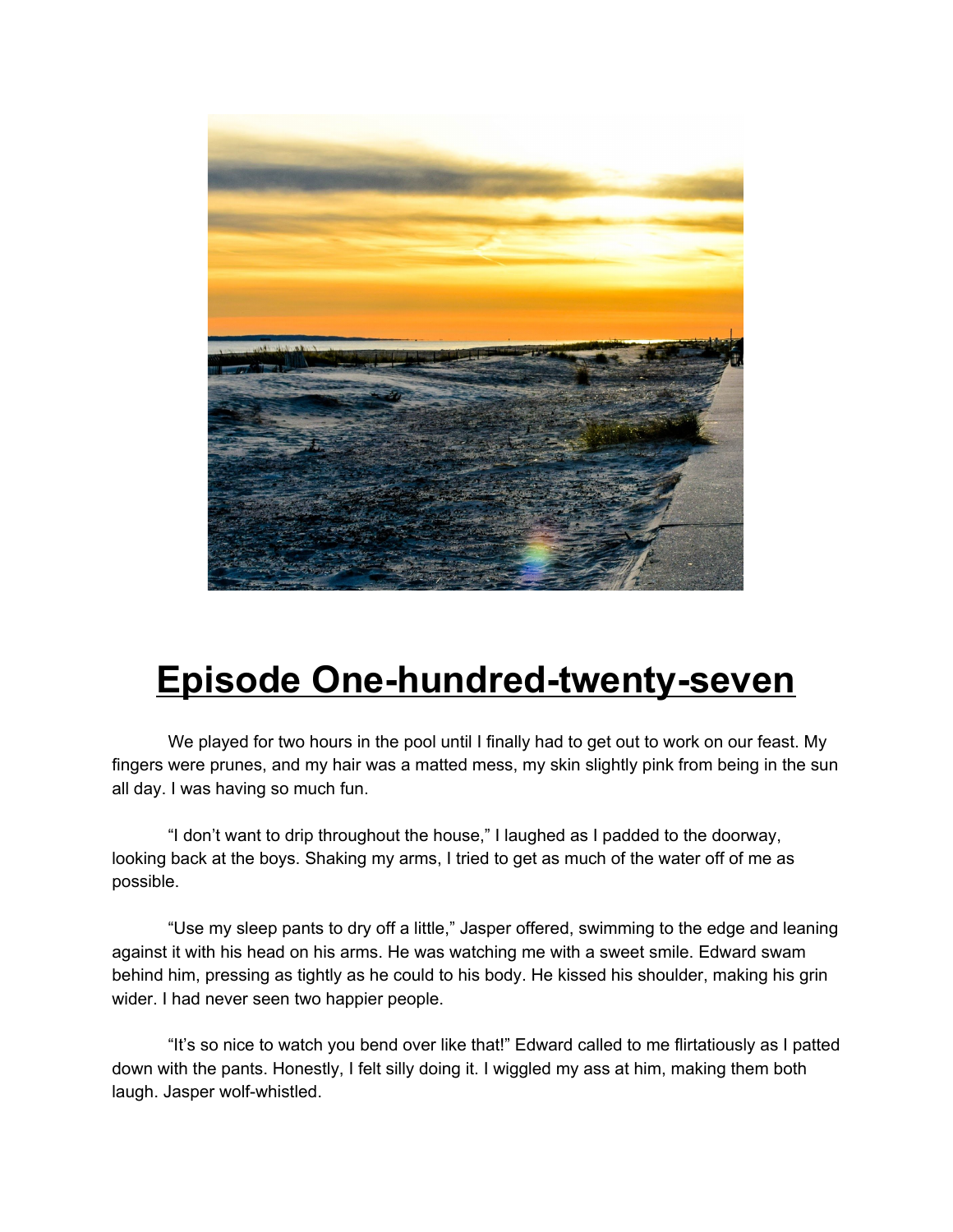I brought them towels after I dried off and put on a robe, throwing my hair up into a wild bun at the very top of my head. With water still dripping down my back, I worked on the rolls since they needed to rest again before I placed them in the oven. It gave me just enough time to bring the other sides together. It wasn't hard. I did most of it while I waited for our oatmeal to finish earlier in the day.

Playing in the water a bit longer, they took a few minutes coming out. They dried off, patting each other down with the cloth. It started off gentle and innocent until Edward slid his hand around Jasper's erection, stroking it as he kissed his neck lightly.

Openly staring, I mindlessly formed the dough in the pan into balls. We had flirted and touched in the water, but it was just hours of foreplay. My muscles were vibrating from being in the pool for so long, but I think it was the best thing for our hangover. They made me totally forget about it.

He pulled him into a kiss, his fingers slipping into his lovely auburn hair. Edward was sun-kissed from being outside in the sunshine all day too. It made his freckles so much brighter. Jasper's hands slid down his ass after a moment, and their erections brushed together.

"We need to help her make dinner," Edward whimpered against his lips after a few minutes. I put the rolls to the side to rise once more, going to wash my hands again.

"Oh… No, don't worry about me," I giggled softly. "I'm doing just fine. Please, keep going."

"Like a little show?" Jasper asked impishly. His fingers wrapped around our boyfriend, massaging him languidly.

I nodded, going to the fridge so I could start working on the sweet potatoes. They needed to cook the longest. The cream mixture was already made, and I only had to pour it in. After adding foil, all I had to do was put it in the oven.

Unexpectedly, Jasper dropped to his knees in front of him, the towel on the ground under him for cushioning. Leaning against the door frame, Edward's fingers twisted into the blond curls that were forming in his drying hair. Our boyfriend's palms slid up his thigh as his mouth wrapped around him totally.

Their desire was written all over their glowing faces. Water still clung to their tense bodies. They both moaned, enjoying themselves.

My jaw hung open as I watched, trying not to drop the glass pitcher of brown sugar cinnamon cream. Things had escalated a lot quicker than I had expected. I had to put it down,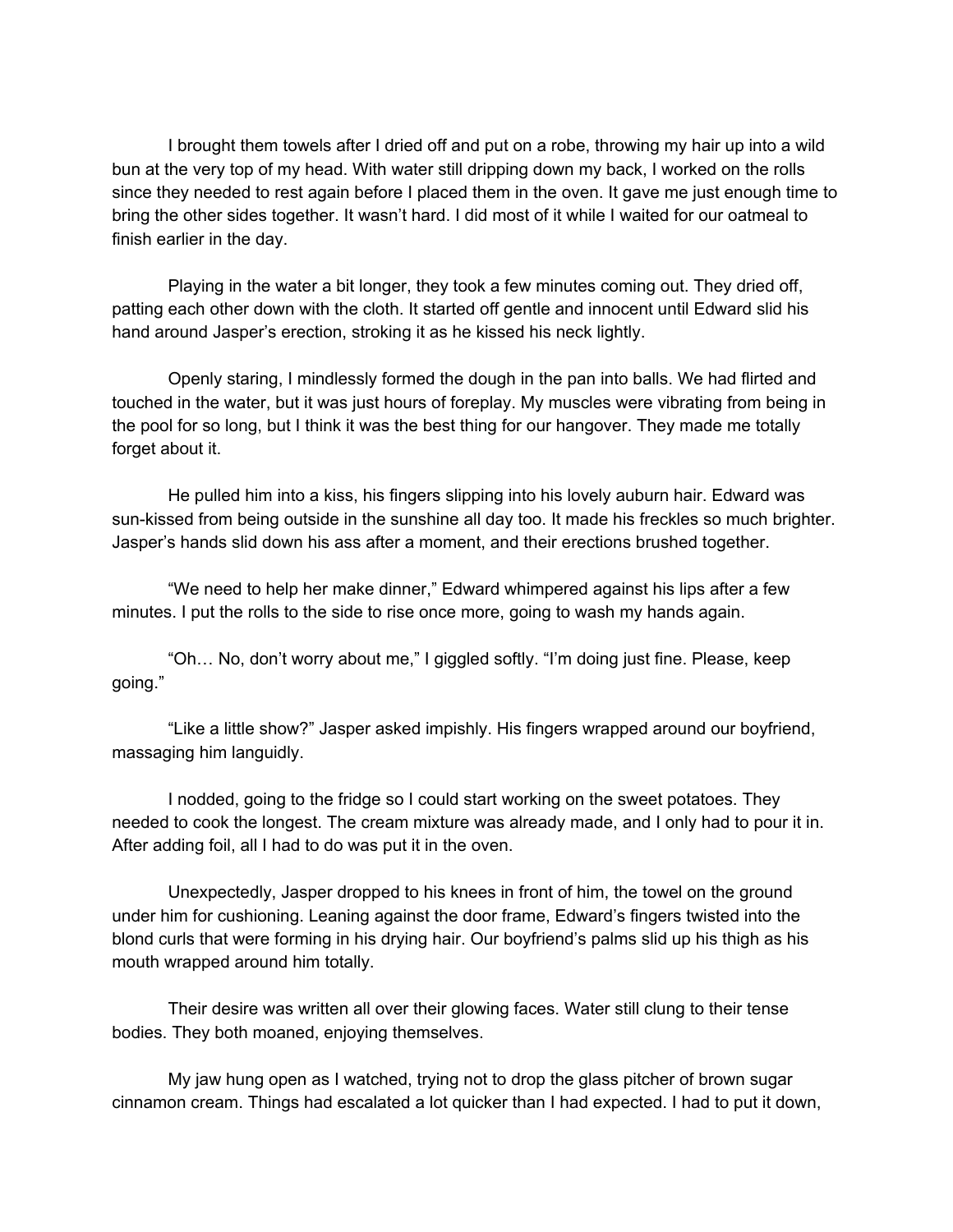placing my hands on the counter to keep myself up. The sun was setting behind them, a gorgeous wild orange. It made them glow, reflecting in the droplets.

"Should I get him off?" Jasper teased, his hand gripping his ass tightly. "Or should I make him wait until after dinner?" He questioned as he looked over at me finally. His beautiful eyes were full of wicked joy at having so much control over the situation.

I laughed meanly. After pouring in the cream, I added more cinnamon and nutmeg. I was trying to act far cooler than I felt. But if he wanted to play out his scene, I would help him. "Do you think he even could?"

"I couldn't." Edward laughed too, his eyes closed tightly. He took in a deep breath, hissing through his teeth as he enjoyed being toyed with. "If you don't get me off now, I'll drag you to the bedroom and get the lube. And I'm going to-" He stopped to moan loudly as he took him into his throat. His fingers tightened around the back of his thighs.

"You want to take my ass, darling?" He purred, licking the tip slowly. His hand curled around him, twisting up and down before his tongue darted out to taste him once more.

"Yes," he whimpered as his fingers squeezed his hair, tugging it at the roots.

Jasper tilted his head to the side. "Are you sure you wouldn't like me to fuck you again instead?"

His lips parted in horny surprise. "Yes." Smiling, he pulled at his curls until they slipped through his fingers. He ran his palm over the back of his neck. He so wanted to shove his cock into his mouth but was holding back.

"Which?" He chuckled in return, teasing him. "Can't do both at the same time." He brought him into his mouth once more. It was only for a moment, though.

His tongue darted out to lick his bottom lip, swallowing heavily. "Whatever you want." Edward's cheeks had gone from a soft pink to a deep red, as was his nose.

"And what if I want to bend you over and fuck your tight ass?" He inquired before taking him into his mouth again, but this time, he let him hit the very back of his throat. I could see it. Both Edward and my eyes went wide, but for different reasons.

His head fell back hard against the doorjamb.

I almost dropped the green beans onto the floor. Then I realized I hadn't put the sweet potatoes in the oven. I hurried to do that, turning a timer on my phone so I wouldn't forget about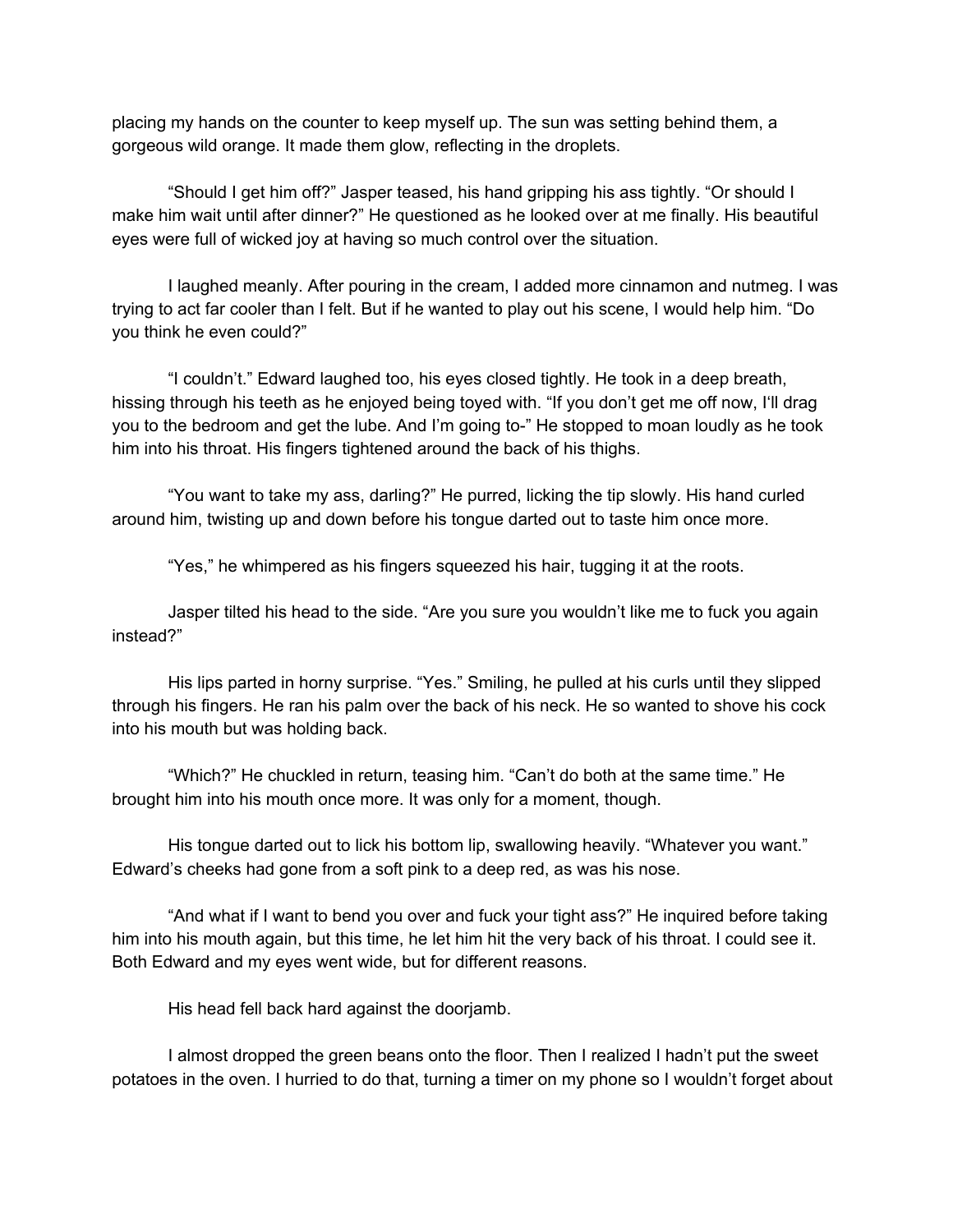them. I would burn them otherwise. They would take an hour, more than enough time to play. I still had to finish the other vegetables.

"Please! Yes!" He begged, his hips rolling forward towards his mouth. "God, that is so good."

"I'm going to keep going until she's ready for us. You can't cum until Bella's done cooking."

I have never rushed more in my life. The green beans wouldn't go in the oven until the sweet potatoes needed attending to. Honestly, my brain just automatically went to work, watching them like it was a television show only for me. I could have stopped to join them, but I went on stupid auto-pilot. I washed my hands again and started walking towards the bedroom, not looking back as I did.

"Oi, she left us…" Edward laughed breathlessly.

"No! She's getting ready for you!" I yelled in return, rushing to the drawer so I could pull out one of the lubes and some condoms. I was peeling away the safety seal when they came in, holding hands and laughing. Both of them were pink in the cheeks. Jasper's face was visibly sticky wet from the pleasure he was giving.

Edward came up behind me and pulled my robe from my arms almost violently. He turned me for a kiss, his fingers wrapping around the back of my neck tightly. Throwing me onto the bed, his lips were on mine a second later. His entire body pressed against me.

"Salty," he mumbled as he licked down to my breasts. It made me giggle, but it quickly turned into a gasp as his mouth moved between my legs. Jasper stepped behind him to play with his ass.

"Oh, fuck…" he moaned, kissing my thigh before burying his tongue between my lips.

"Thank you for opening the lube for me, dove," he teased as he smoothed it between Edward's legs. He wiggled his hips against him, enjoying the attention. "You better get her off at least twice," he flirted as he massaged his erection with his slippery hand. "She was making you dinner while you were getting sucked off."

"She liked it," I grunted softly when his tongue went to my clit. He brought my thighs over his shoulders, my feet dangling down his back.

Jasper watched happily as he continued to toy with him, his fingers probing and playing with his ass until he was wantonly moaning for more against my skin. It was making me shake. He didn't warn Edward as he slid inside of him, but his tongue didn't slow down even a little.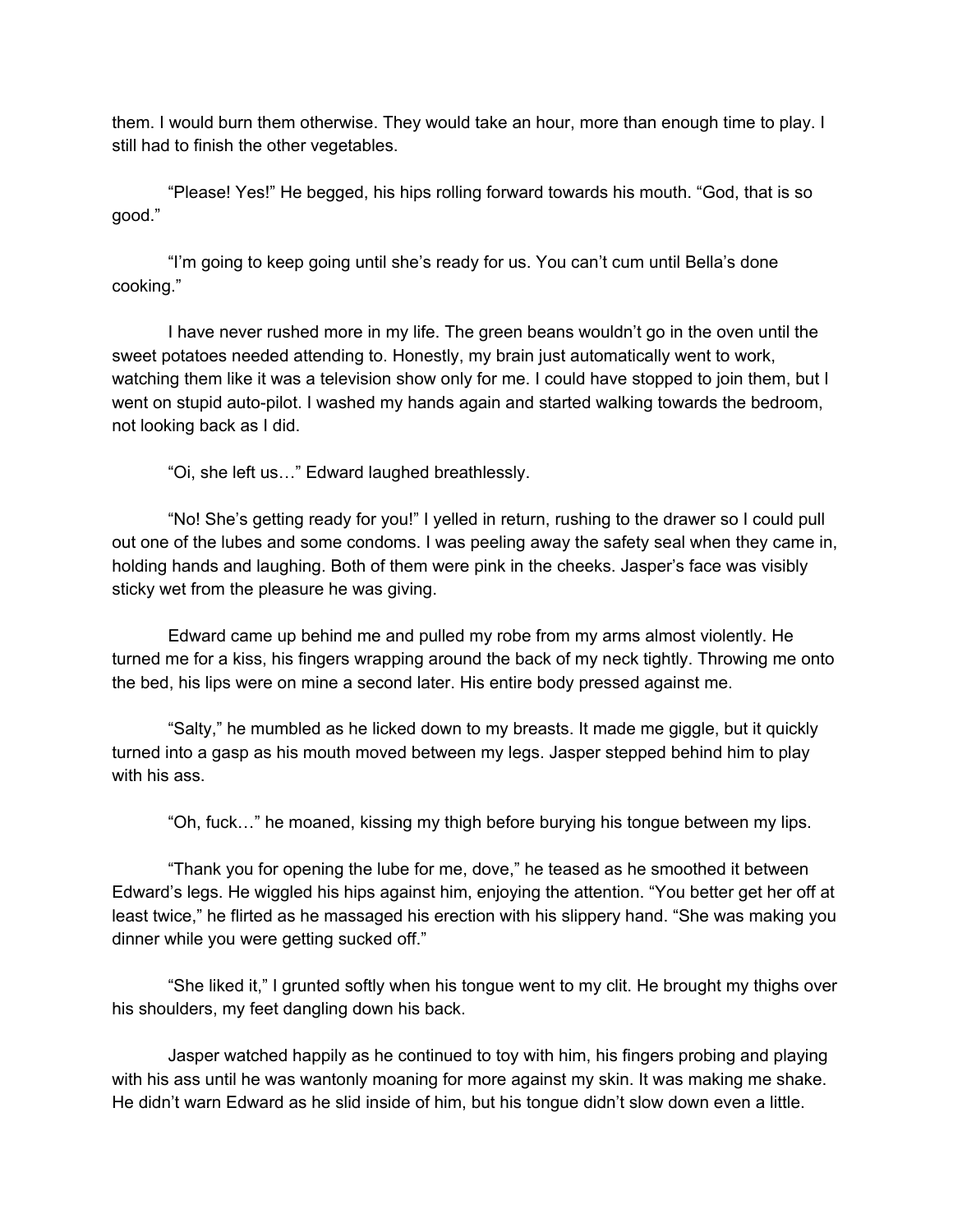It only took a few moments for me to cum for the first time with a second following about thirty seconds later. It was like riding the best roller coaster. My nails dug into the surrounding sheets, my eyes rolled into the back of my head.

"Your moans are almost musical. They're so pretty," Jasper told me. His hands were around Edward's hips as he pounded into him. "Make her cum again," he commanded our boyfriend. "Use your fingers this time. You're so good at it."

As soon as they were inside of me, my world exploded in a million colors. "Ed- Edward," I stuttered his name as my thighs squeezed around his head. My grip tightened so much I pulled the sheets off the corners of the bed.

"You can make her toes literally curl," he praised as his hands moved over his spine before scratching his nails roughly down.

Edward hissed, pulling away as he laid his forehead against my stomach after my legs fell. "You're going to make me cum," he whimpered.

"I know, darling," he answered, grabbing his ass firmly. "Now, put your tongue back where it belongs and get her off again!" Jasper then slapped his cheek with a sharp pop.

I could not wait for him to be in charge of both of us.

Happy to do what he was told, our man was losing himself completely. I don't know how many times I came before he did, but I felt it splatter against my calves and feet. I gasped in surprise, but I was positive neither of them heard me over their moans. Jasper followed only a few moments later.

"You okay?" Edward asked me shakily, looking up at me from between my legs.

I nodded quickly, unable to speak. My chest was tight, sweat forming on my forehead. Panting, I was just trying to catch my breath.

"I think I have cum in between my toes, though," I finally sputtered out, staring at both of them with wide eyes.

Jasper cackled, pulling away from us to go get cleaned up. When he went into the bathroom, he started the water in the bathtub. Edward was bright red, snickering as he flopped onto the bed beside me with a huff.

"Sorry. It wasn't like I was aiming for them," he promised as he ran his fingers through his wild hair.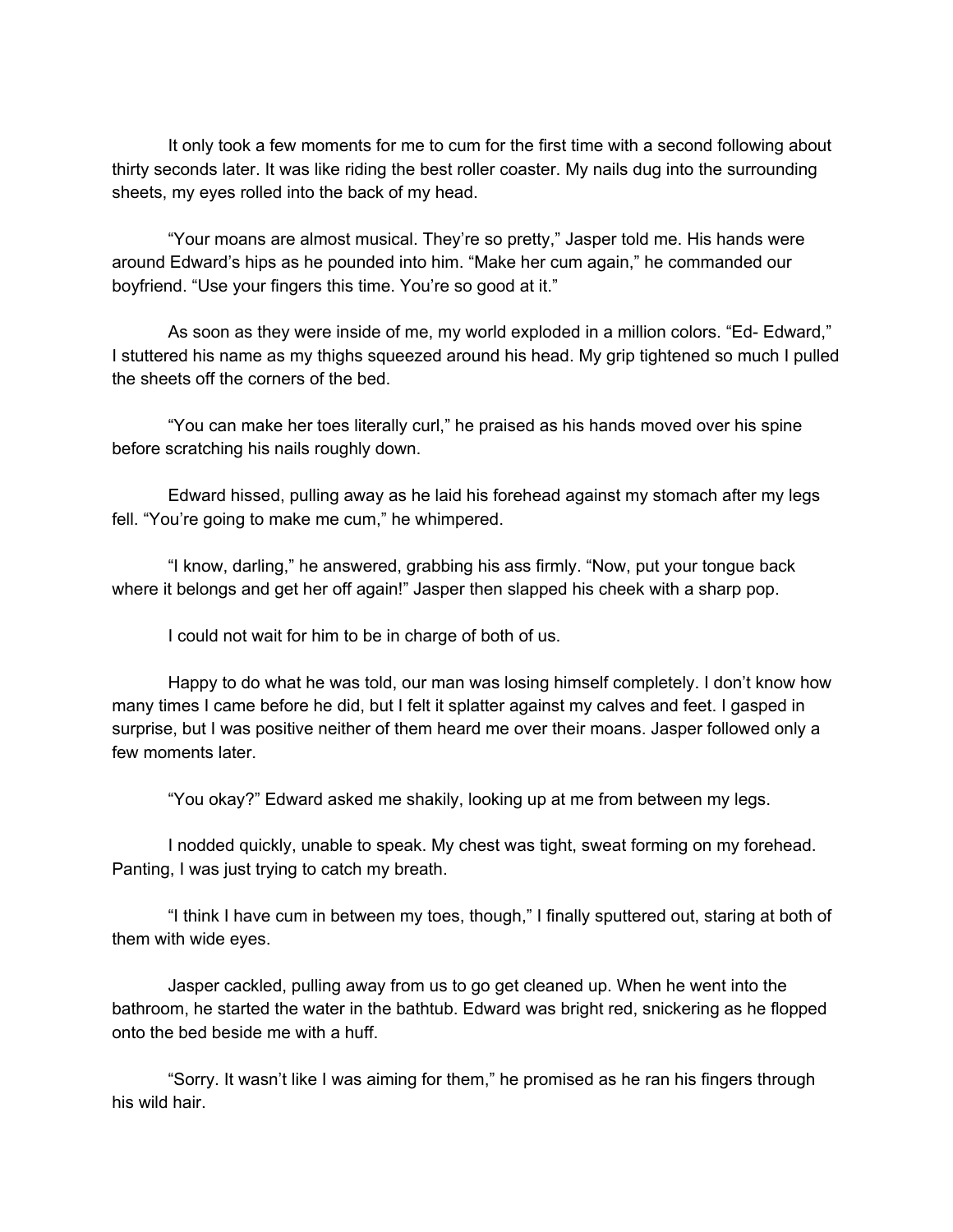I giggled and slapped at his chest lightly. He tickled my side in return, chuckling as he did.

Grabbing my ankle, our sweet lover dragged me to the edge of the mattress. Funnily, he picked me up over his shoulder just as he had earlier by the pool. This time, I kissed his back. Carefully, he put me into the water. Jasper pulled my hair out of the band, grabbing my brush from the vanity.

"Love, your phone is beeping," Edward called from the bed.

"The potatoes!" I said, about to get out of the tub. I had forgotten all about our dinner. "I need to start the rolls and green beans."

Putting his hand on my shoulder, Jasper stopped me from getting out. "What needs to be done?"

"Take the foil off the sweet potatoes and put the other things in the oven for twenty minutes."

"He can do that," he replied. "Sit down. Let me get you cleaned up first."repla

After running to the bathroom, Edward slipped on his sleep pants and washed his hands before going to do what I had stated. Only a few moments later, he came back with a glass of wine for me and a bottle of beer for Jasper. Laying on the edge of the mattress on his side, he watched with his own drink. Our man was gently combing out my tangles. It was taking a while.

"Did you have fun?" He asked me in a whisper as he began to French braid it. We had been comfortably quiet for several minutes. I nodded, enjoying a sip of my cool white wine. "You seem more relaxed right now than I've ever seen, I think."

"Why wouldn't I be?" I quipped, drawing my knees to my chest. "You've been spoiling me with attention at every point in the day. I have been kissed and hugged, played with by the two most beautiful men I have ever met, and they want to bring me wine in the bathtub and braid my hair!"

Edward grinned at my cheerful rant, winking at me.

Putting the tie at the end of my locks, Jasper brought it over my shoulder. "Tonight, I will fuck you until your toes curl just like that," he whispered in my ear so only I could hear him. I turned to look at him, my eyes getting wider in desire. "I need to eat something else before I devour you," he teased, making me giggle happily. Quickly, he stole a kiss. "Here, let's use soap before dinner finishes."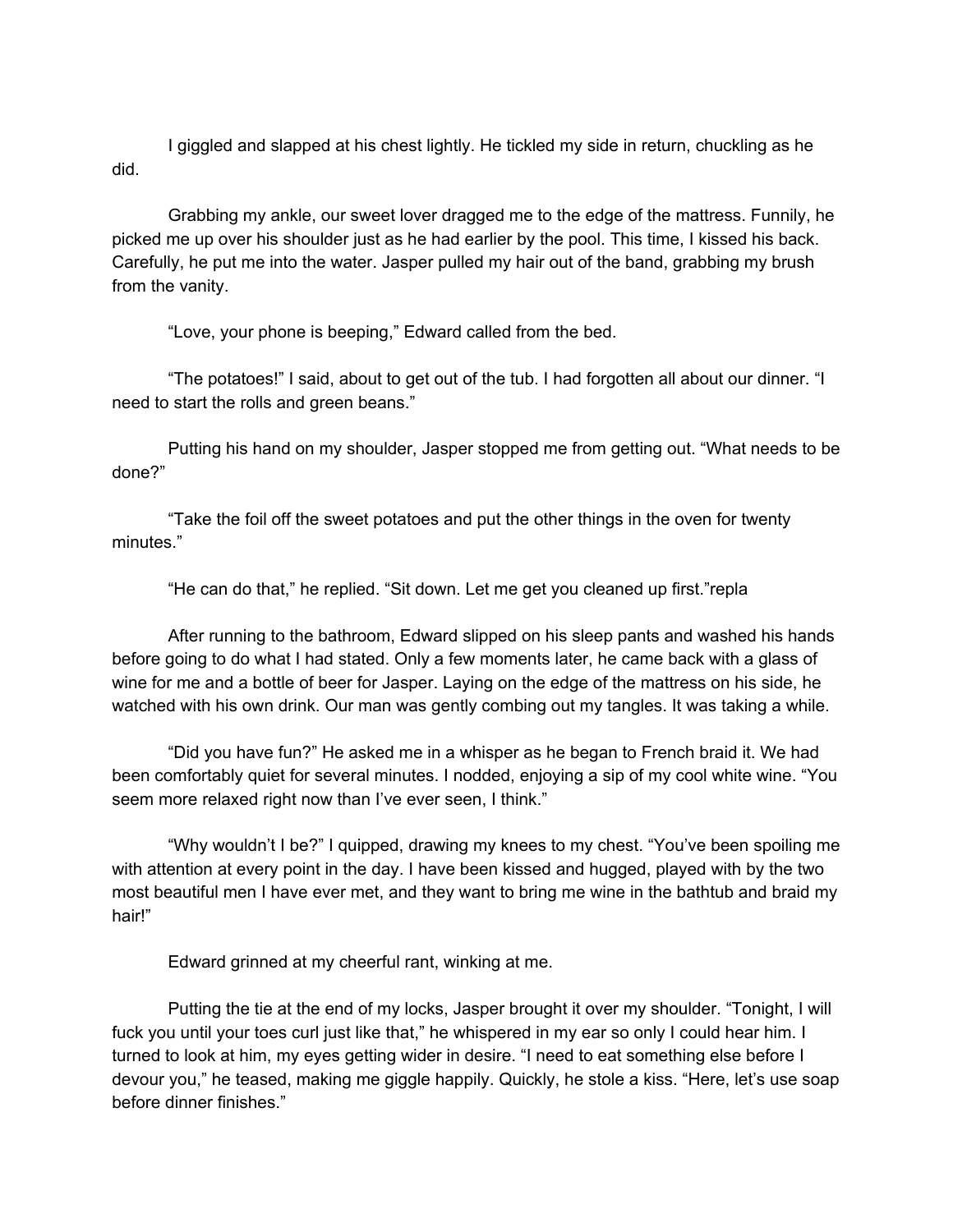Edward pulled out his freshly washed hoodie for me and a pair of his socks. Jasper was playfully rubbing me all over with lotion when the timer went off again. He only wanted an excuse to feel my breasts up.

"Just take everything out and turn off the crockpot!" I called to Edward when he rushed off to go do stuff for me again without being asked.

"That smells unbelievable!" Jasper moaned as we walked hand in hand into the kitchen.

Our boyfriend was busily putting plates on the table for us. He already had the silverware, napkins, and glasses for the iced tea I had in the fridge. Working together, we got everything ready in a matter of minutes.

"Would it be okay if I made a video?" He asked when we sat down. "Just for me."

"Of course," I grinned, reaching for his hand.

"I might post some on Instagram or something," he mumbled, turning it on quickly and bringing it up to film us. Jasper had changed into clean shorts and a t-shirt. "I've never had a proper Easter meal before. My family isn't religious or anything."

"Mine either."

"Easter is a big thing down south. I know Mrs. Lettie is making lots," I told them quietly. "I haven't in a while, but I wanted to make a nice meal for both of you, and this seemed like the perfect excuse."

"Everything you make is nice," Edward swore promptly. "I'm so proud of all the things you do. That's why I always want to show them off in videos. It's like, 'Look! Look what I get to eat!' This looks so incredible, by the way. Oh, I wish you could have been here for Thanksgiving last year," he moaned to Jasper. "You would have loved every moment."

"I can't wait to have you both in New York with me," I admitted, reaching for Jasper's hand and giving it squeeze. "I wish I could show you a million things, but I know we won't really have time for that for a while. I still need to figure out when I can go get my stuff as it is. I've been trying not to think about it, but I'm just paying Alice to hold my shit now."

"Well…" Edward drew out, turning off his phone as he thought about it for a moment. "We have things all this week. Videos tomorrow with the boys and Sarah. Then we have a meeting with Zafrina about the sponsors. And Tyler and Lauren's party Friday. And then the weekend after that, you have Washington. We could try to go the weekend after next, maybe? I